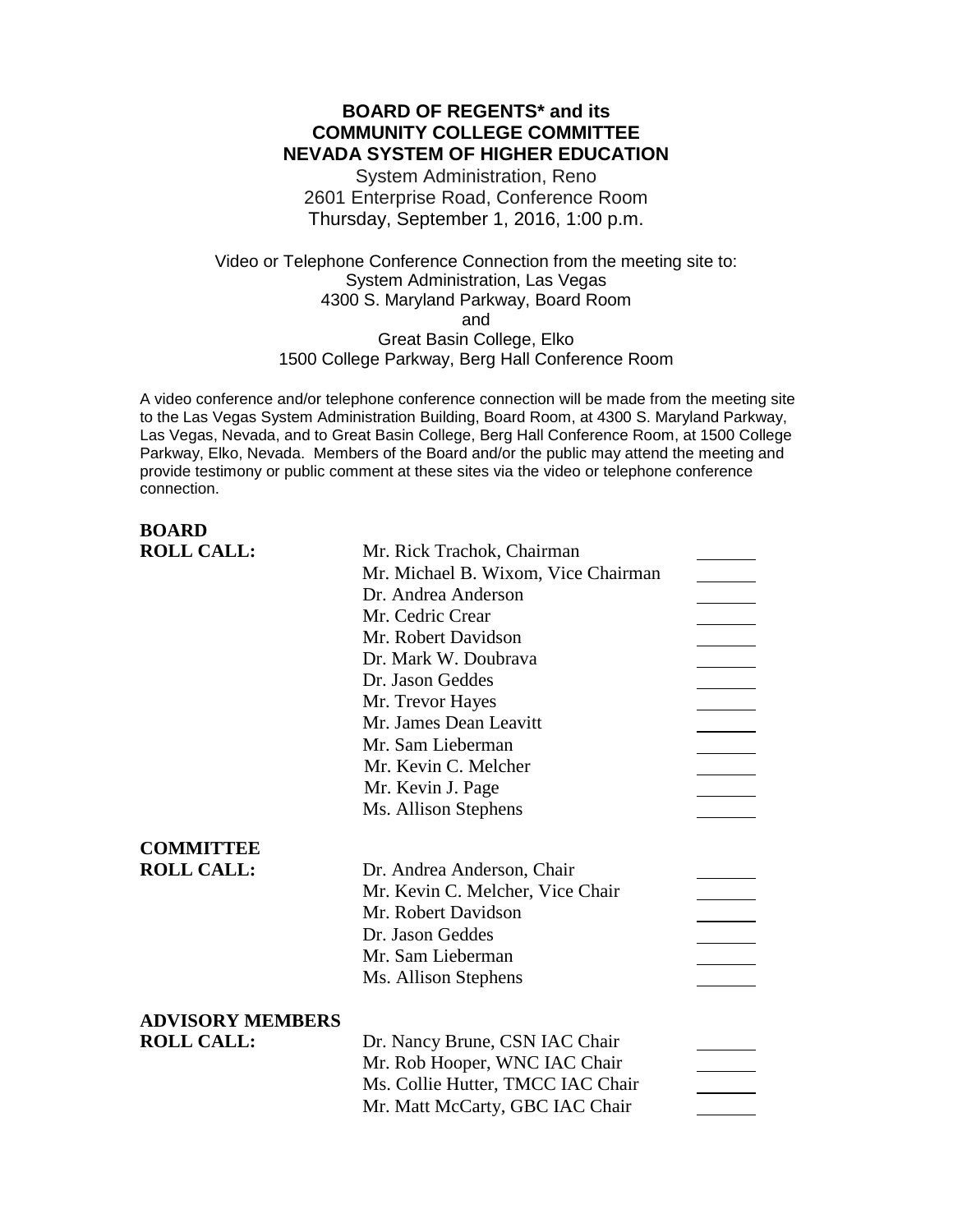In addition to the Community College Committee, this meeting is noticed as a meeting of the Board of Regents to allow other Regents who may wish to attend to participate.

#### **IMPORTANT INFORMATION ABOUT THE AGENDA AND PUBLIC MEETING**

**NOTE:** Below is an agenda of all items scheduled to be considered. Notification is hereby provided that items on the agenda may be taken out of the order presented, including moving an item to a different day if the meeting is noticed for more than one day, two or more agenda items may be combined for consideration, and an agenda item may be removed from the agenda or discussion relating to an item on the agenda may be delayed at any time.

In accordance with the Board of Regents' Bylaws, Title I, Article V, Section 20, items voted on may be the subject of a motion to reconsider at this meeting. A motion to reconsider an item may be made at any time before adjournment of this meeting. Similarly, if an item is tabled at any time during the meeting, it may, by proper motion and vote, be taken from the table and thereafter be the subject of consideration and action at any time before adjournment of this meeting.

\* The Board's Committee meetings take place in accordance with the agendas published for those Committees. Regents who are not members of the Committees may attend the Committee meetings and participate in the discussion of Committee agenda items. However, action items will only be voted on by the members of each Committee, unless a Regent is temporarily made a member of that Committee under Board of Regents' Bylaws, Title 1, Article VI, Section 6. The full Board of Regents will consider Committee action items in accordance with the Board of Regents' agenda published for the current or for a subsequent meeting.

In accordance with the Board of Regents' Bylaws, Title 1, Art. V, Section 13, a quorum may be gained by telephonic hookup.

Some agenda items are noted as having accompanying reference material. Reference material may be accessed on the electronic version of the agenda by clicking the reference link associated with a particular item. The agenda and associated reference material may also be accessed on the Internet by visiting the Board of Regents' website at:

#### <http://system.nevada.edu/Nshe/index.cfm/administration/board-of-regents/meeting-agendas/>

Many public libraries have publicly accessible computer terminals. Copies of the reference material and any additional support materials that are submitted to the Board of Regents' Office and then distributed to the members of the Board of Regents after the mailing of this agenda but before the meeting, will be made available as follows: 1. Copies of any such materials are available at the Board of Regents' Office at 2601 Enterprise Road, Reno, Nevada, and the Board of Regents' Office at 4300 South Maryland Parkway, Las Vegas, Nevada. A copy may be requested by calling Keri Nikolajewski at (702) 889-8426; 2. Copies of any such materials will also be available at the meeting site.

Reasonable efforts will be made to assist and accommodate physically disabled persons attending the meeting. Please call the Board office at (775) 784-4958 in advance so that arrangements may be made.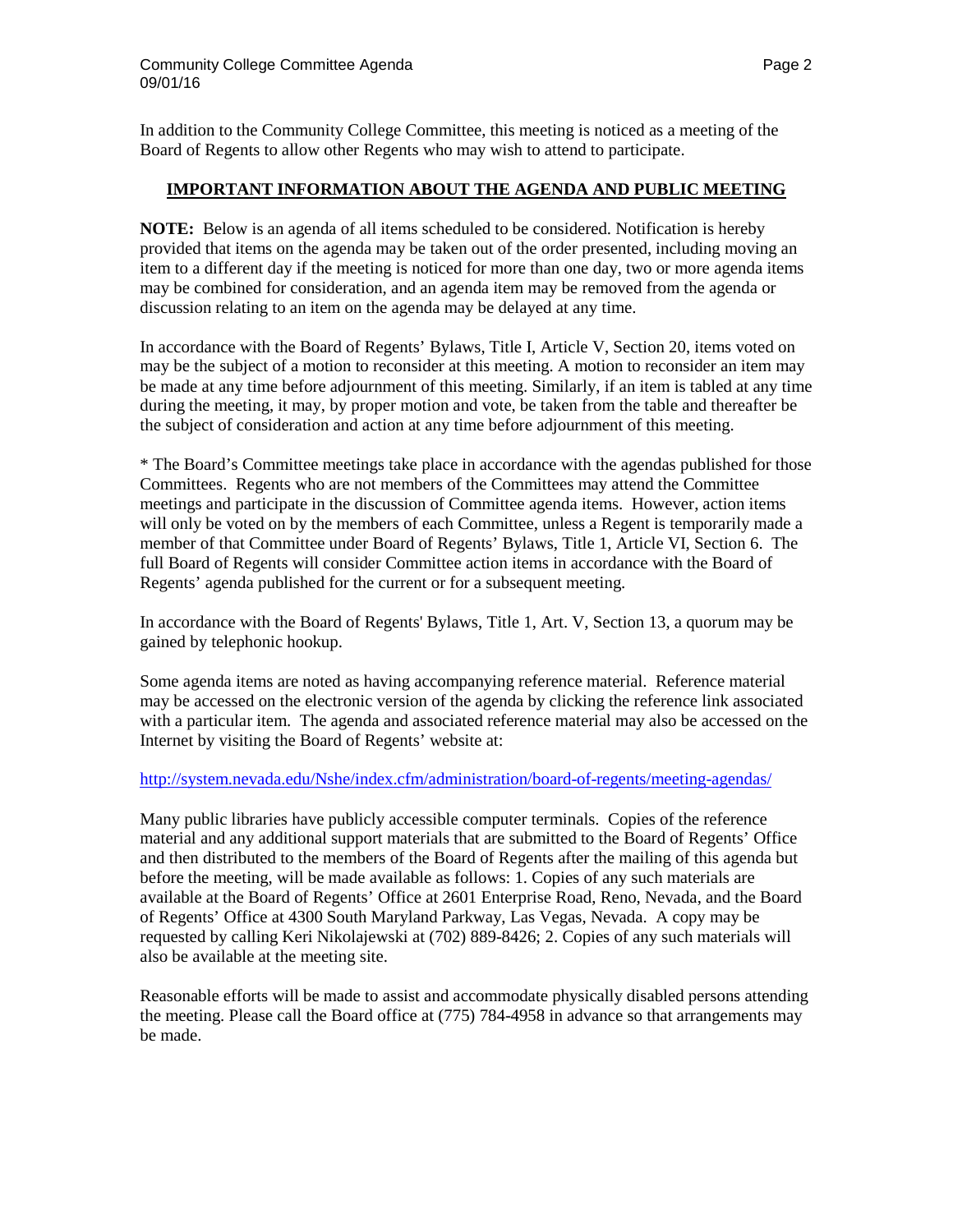### **1. PUBLIC COMMENT INFORMATION ONLY**

Public comment will be taken during this agenda item. No action may be taken on a matter raised under this item until the matter is included on an agenda as an item on which action may be taken. Comments will be limited to three minutes per person. Persons making comment will be asked to begin by stating their name for the record and to spell their last name. The Committee Chair may elect to allow additional public comment on a specific agenda item when that agenda item is being considered.

In accordance with Attorney General Opinion No. 00-047, as restated in the Attorney General's Open Meeting Law Manual, the Chair may prohibit comment if the content of that comment is a topic that is not relevant to, or within the authority of, the Board of Regents, or if the content is willfully disruptive of the meeting by being irrelevant, repetitious, slanderous, offensive, inflammatory, irrational or amounting to personal attacks or interfering with the rights of other speakers.

#### **2. MINUTES FOR POSSIBLE ACTION**

Request is made for approval of the minutes from the June 2, 2016, meeting. *[\(Ref. CC-2\)](http://system.nevada.edu/tasks/sites/Nshe/assets/File/BoardOfRegents/Agendas/2016/sept-mtgs/cc-refs/CC-2.pdf)*

*ESTIMATED TIME: 5 mins.*

### **3. INSTITUTIONAL ADVISORY COUNCIL INFORMATION ONLY MEETINGS**

Each community college's institutional advisory council meets at least quarterly to review and advise the community college on questions regarding the operations and offerings of the college. The purpose of the institutional advisory councils is to ensure the linkage of each community college to the community it serves and to anticipate future regional educational trends. Each community college president and institutional advisory council chair (or designee) will provide a report on the discussions and actions from their most recent meeting(s).

*ESTIMATED TIME: 60 mins.*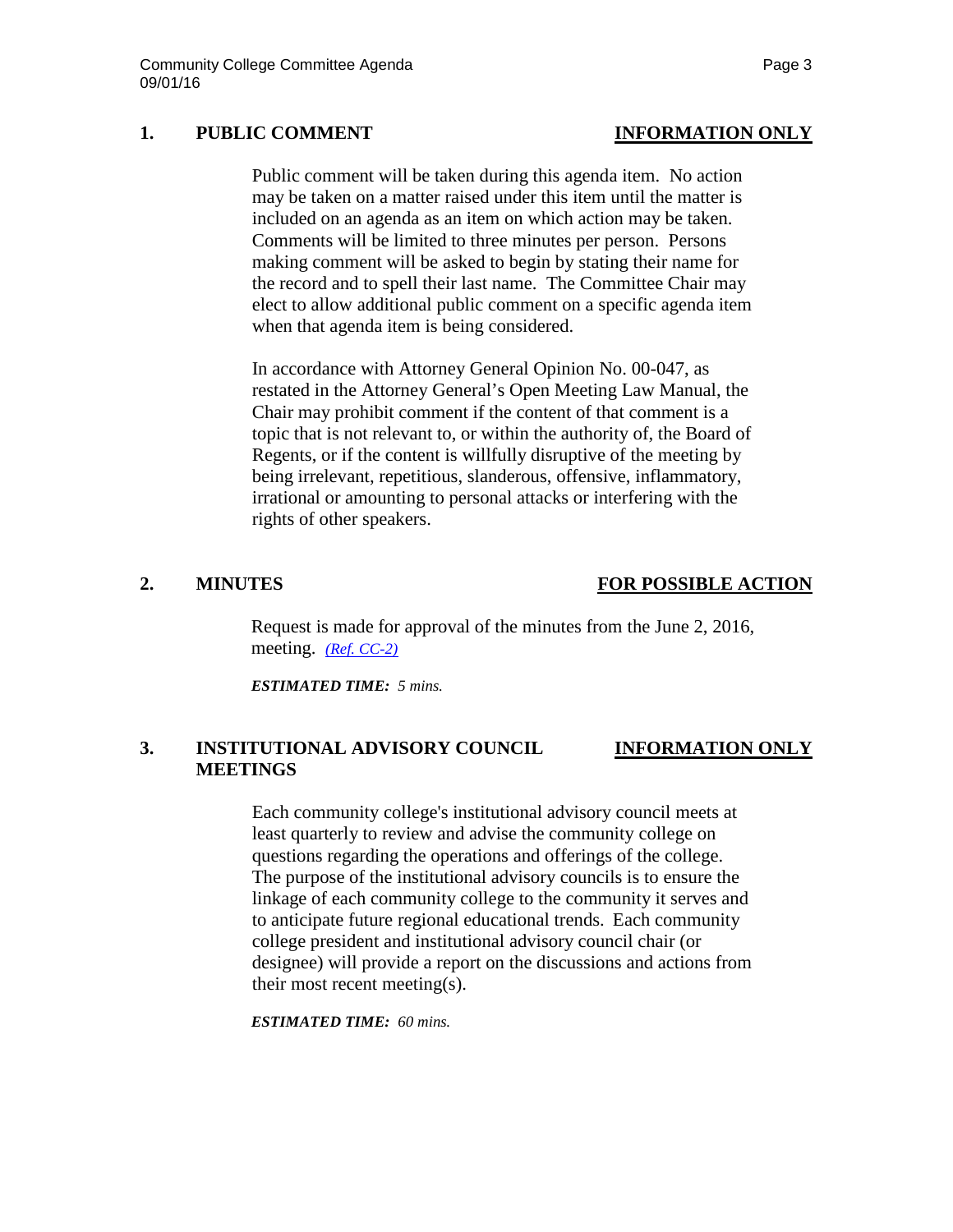### **4. COMMUNITY COLLEGE INFORMATION ONLY CAMPUS INITIATIVES**

Each community college president will provide the Committee with campus-related updates on community college initiatives that have occurred since the Committee's last regular meeting.

*ESTIMATED TIME: 30 mins.*

## **5. UNIQUE COMMUNITY COLLEGE INFORMATION ONLY HIGHLIGHTS**

Each institutional advisory council chair, on a rotational basis, will be asked to highlight unique characteristics about their college and/or community that Committee members may not be aware of. This meeting will highlight Great Basin College and GBC IAC chair Matt McCarty will report.

*ESTIMATED TIME: 15 mins.*

#### **6. NEVADA COLLEGE COLLABORATIVE INFORMATION ONLY**

The Nevada College Collaborative is an initiative to provide college leadership with mechanisms to allow for talent sharing, shared purchasing power and shared services. Executive Director Frank R. Woodbeck will report on the progress of Nevada College Collaborative initiatives, including an update on the enhanced communications procedures enacted for the institutional advisory councils and Board leadership.

*ESTIMATED TIME: 10 mins.*

### **7. POLICY AND SPACE PARTNERSHIPS, CSN INFORMATION ONLY**

CSN Senior Vice President Patricia Charlton and Dr. Mike Barton, Clark County School District, will present a summary of the various partnerships between CSN and the Clark County School District, which demonstrate the working relationship developed between the district and the College, and the pathways from high school to post-secondary education opportunities. *[\(Ref. CC-7\)](http://system.nevada.edu/tasks/sites/Nshe/assets/File/BoardOfRegents/Agendas/2016/sept-mtgs/cc-refs/CC-7.pdf)*

*ESTIMATED TIME: 30 mins.*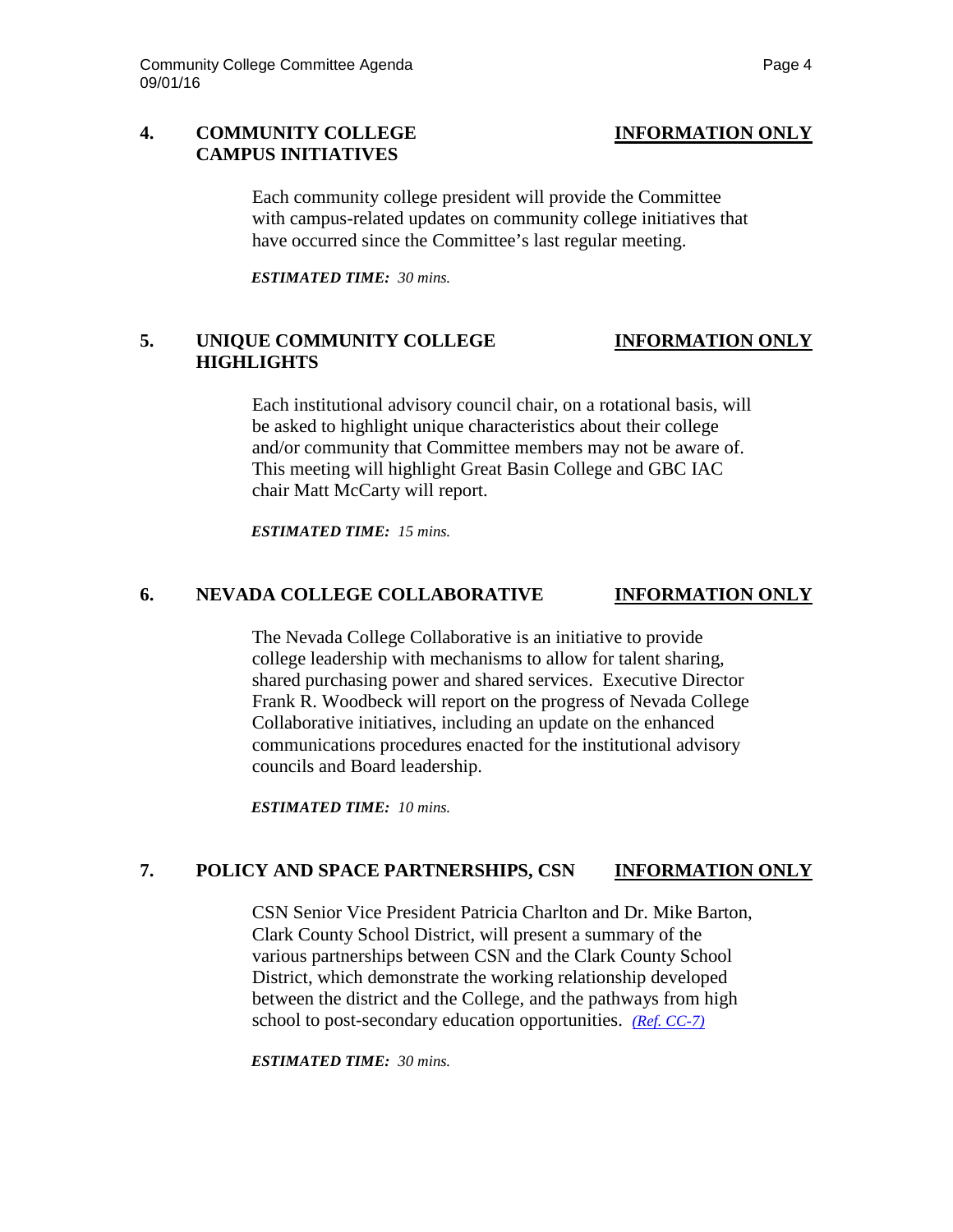#### **8. MISSION DIFFERENTIATION INFORMATION ONLY**

An introductory discussion will be held among Committee members, college presidents and IAC chairs regarding the unique role (mission) of community colleges in comparison to the missions of NSHE's four-year institutions, with the goal of increasing student success and strengthening shared governance.

*ESTIMATED TIME: 30 mins.*

# **9. TOPICS FOR FUTURE DISCUSSION INFORMATION ONLY**

Chair Anderson will lead a discussion among Committee members, college presidents and IAC chairs regarding information and topics the Committee would find most useful for discussion and consideration at future meetings.

*ESTIMATED TIME: 30 mins.*

#### **10. NEW BUSINESS INFORMATION ONLY**

Items for consideration at future meetings may be suggested. Any discussion of an item under "New Business" is limited to description and clarification of the subject matter of the item, which may include the reasons for the request.

*ESTIMATED TIME: 5 mins.*

# **11. PUBLIC COMMENT INFORMATION ONLY**

Public comment will be taken during this agenda item. No action may be taken on a matter raised under this item until the matter is included on an agenda as an item on which action may be taken. Comments will be limited to three minutes per person. Persons making comment will be asked to begin by stating their name for the record and to spell their last name. The Committee Chair may elect to allow additional public comment on a specific agenda item when that agenda item is being considered.

In accordance with Attorney General Opinion No. 00-047, as restated in the Attorney General's Open Meeting Law Manual, the Chair may prohibit comment if the content of that comment is a topic that is not relevant to, or within the authority of, the Board of Regents, or if the content is willfully disruptive of the meeting by being irrelevant, repetitious, slanderous, offensive, inflammatory, irrational or amounting to personal attacks or interfering with the rights of other speakers.